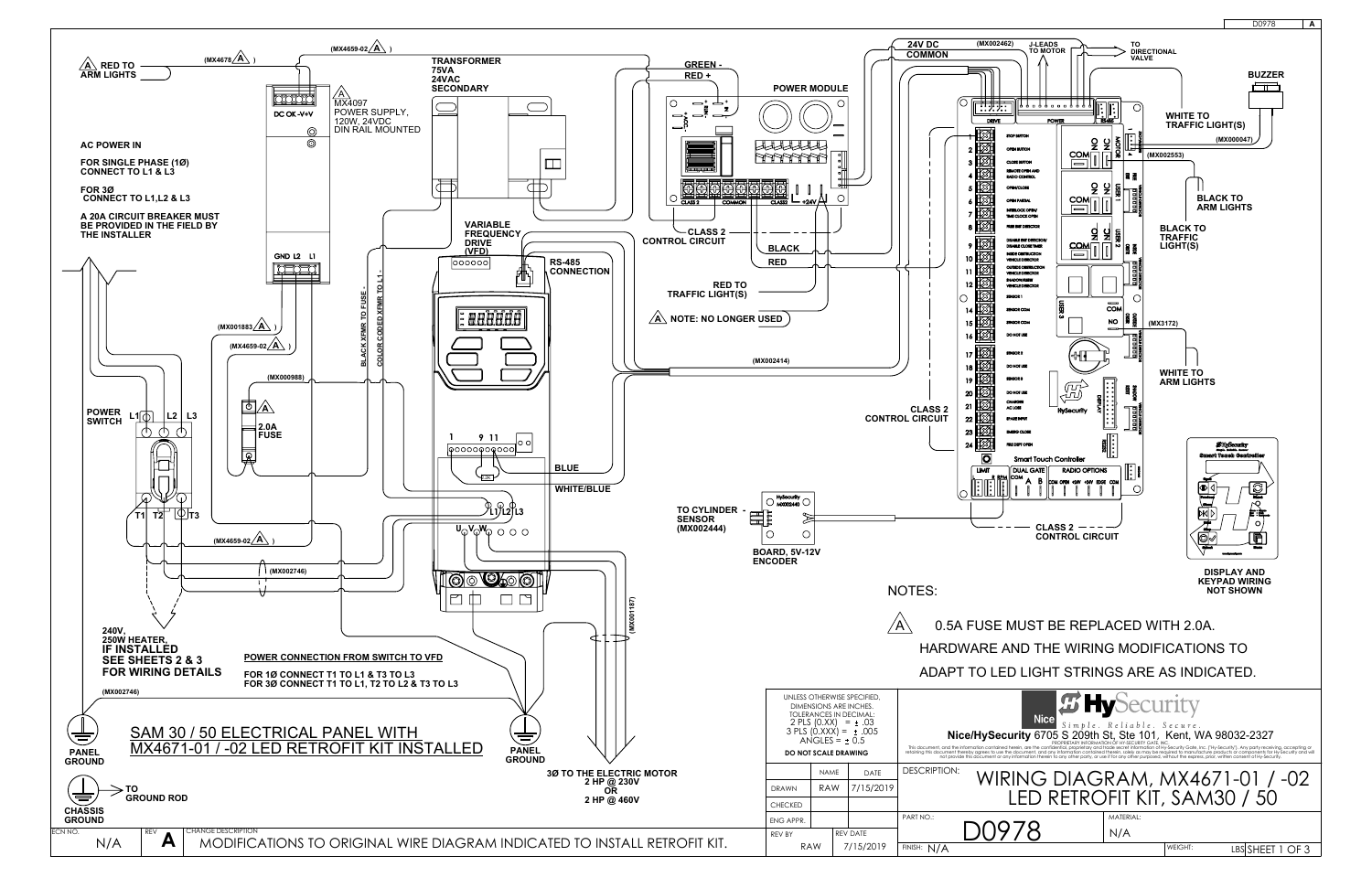

|                                                                                                                                                                                                                                   | D0978           | Α |
|-----------------------------------------------------------------------------------------------------------------------------------------------------------------------------------------------------------------------------------|-----------------|---|
|                                                                                                                                                                                                                                   |                 |   |
|                                                                                                                                                                                                                                   |                 |   |
|                                                                                                                                                                                                                                   |                 |   |
|                                                                                                                                                                                                                                   |                 |   |
|                                                                                                                                                                                                                                   |                 |   |
|                                                                                                                                                                                                                                   |                 |   |
|                                                                                                                                                                                                                                   |                 |   |
|                                                                                                                                                                                                                                   |                 |   |
|                                                                                                                                                                                                                                   |                 |   |
|                                                                                                                                                                                                                                   |                 |   |
|                                                                                                                                                                                                                                   |                 |   |
|                                                                                                                                                                                                                                   |                 |   |
|                                                                                                                                                                                                                                   |                 |   |
|                                                                                                                                                                                                                                   |                 |   |
|                                                                                                                                                                                                                                   |                 |   |
|                                                                                                                                                                                                                                   |                 |   |
|                                                                                                                                                                                                                                   |                 |   |
|                                                                                                                                                                                                                                   |                 |   |
|                                                                                                                                                                                                                                   |                 |   |
|                                                                                                                                                                                                                                   |                 |   |
|                                                                                                                                                                                                                                   |                 |   |
|                                                                                                                                                                                                                                   |                 |   |
|                                                                                                                                                                                                                                   |                 |   |
|                                                                                                                                                                                                                                   |                 |   |
| TES:                                                                                                                                                                                                                              |                 |   |
| 0.5A FUSE MUST BE REPLACED WITH 2.0A.                                                                                                                                                                                             |                 |   |
| HARDWARE AND THE WIRING MODIFICATIONS TO                                                                                                                                                                                          |                 |   |
| ADAPT TO LED LIGHT STRINGS ARE AS INDICATED.                                                                                                                                                                                      |                 |   |
|                                                                                                                                                                                                                                   |                 |   |
| <b><i>E</i></b> HySecurity<br><b>Nice</b>                                                                                                                                                                                         |                 |   |
| <b>NICE</b> $S \text{ in } p l e$ . Reliable. Secure.<br><b>Nice/HySecurity</b> 6705 S 209th St, Ste 101, Kent, WA 98032-2327                                                                                                     |                 |   |
| This document, and the information contained herein, are the confidential, proprietary and trade secret information of Hy-Security Gate, Inc. ["Hy-Security"]. Any party receiving, accepting or<br>retaining this document there |                 |   |
| DESCRIPTION:<br>WIRING DIAGRAM, MX4671-01 / -02<br>LED RETROFIT KIT, SAM30 / 50                                                                                                                                                   |                 |   |
| ART NO.:<br>MATERIAL:<br>N/A                                                                                                                                                                                                      |                 |   |
| INISH: N/A<br>WEIGHT:                                                                                                                                                                                                             | LBSSHEET 2 OF 3 |   |
|                                                                                                                                                                                                                                   |                 |   |